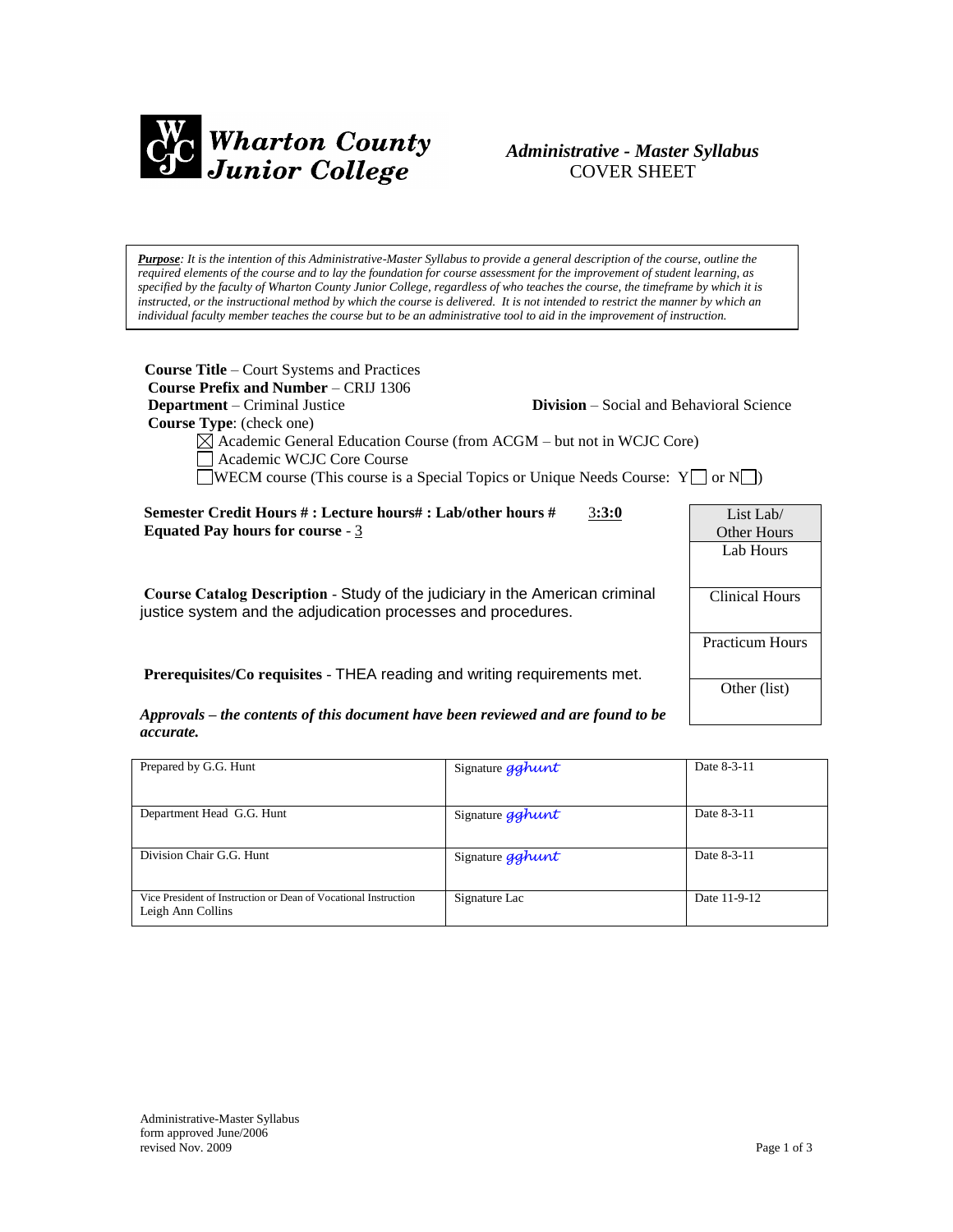

**I. Topical Outline** – Each offering of this course must include the following topics (be sure to include information regarding lab, practicum, clinical or other non-lecture instruction):

- A. Fragmented yet interdependent nature of the criminal justice court system
- B. Courthouse actors in the criminal justice process.
- C. The steps in the criminal justice process
- D. Sources of law
- E. Realities of criminal justice case processing compared to theory
- F. Controversies involved in the competing interests in the criminal justice system
- G. Comparisons of the American legal system with other systems in the world.

#### **II. Course Learning Outcomes**

| <b>Course Learning Outcome</b>                                                                                          | <b>Method of Assessment</b>                                                                                                                                                                                |
|-------------------------------------------------------------------------------------------------------------------------|------------------------------------------------------------------------------------------------------------------------------------------------------------------------------------------------------------|
| At the completion of the course the student will be able to:<br>Evaluate the complexity of the legal system,            | Tests over text material, participation in class discussions,<br>research paper, homework research assignments                                                                                             |
| Specify the sources of law                                                                                              | Tests over text materials                                                                                                                                                                                  |
| Identify the stages of the criminal justice process.                                                                    | Tests over text material                                                                                                                                                                                   |
| Assess the viability of the bail system, charging methods and<br>plea bargaining;                                       | Tests, participation in class discussions, homework and<br>classroom exercises in which students role play the part of a<br>prosecutor, a judge, a defense counsel or a defendant                          |
| Critically analyze the steps in a criminal trial;                                                                       | Tests over text materials, participation inclass discussions based<br>on homework assignments focusing on ongoing criminal trials                                                                          |
| Compare sentencing practices and judge the appropriateness of<br>appeal procedures;                                     | Tests over text materials, class discussions and homework<br>concerning actual case sentences and resulting appeals                                                                                        |
| Identify venue and double jeopardy problems in criminal<br>cases;                                                       | Tests over text materials, participation in class discussions<br>based on actual cases and hypothetical scenarios                                                                                          |
| Evaluate juvenile proceedings, misdemeanor trials and legal<br>proceedings challenging police and correctional conduct; | Tests over text materials, critical assessment of lawsuits against<br>the police in homework assignments                                                                                                   |
| Critique the adversary American system of justice                                                                       | Tests over text materials, homework research assignments on<br>procedures in other countries, written and verbal ability to<br>defend or criticize the American system in class discussions or<br>homework |

# **III. Required Text(s), Optional Text(s) and/or Materials to be Supplied by Student.**

- A. Siegel/Schmalleger/Worrall Courts and Criminal Justice in America; Prentice Hall Publisher
- B. Internet access to social science databases and journals and legal materials
- C. Access to a computer and printer for preparing and submitting assignments

Administrative-Master Syllabus form approved June/2006 revised Nov. 2009 Page 2 of 3